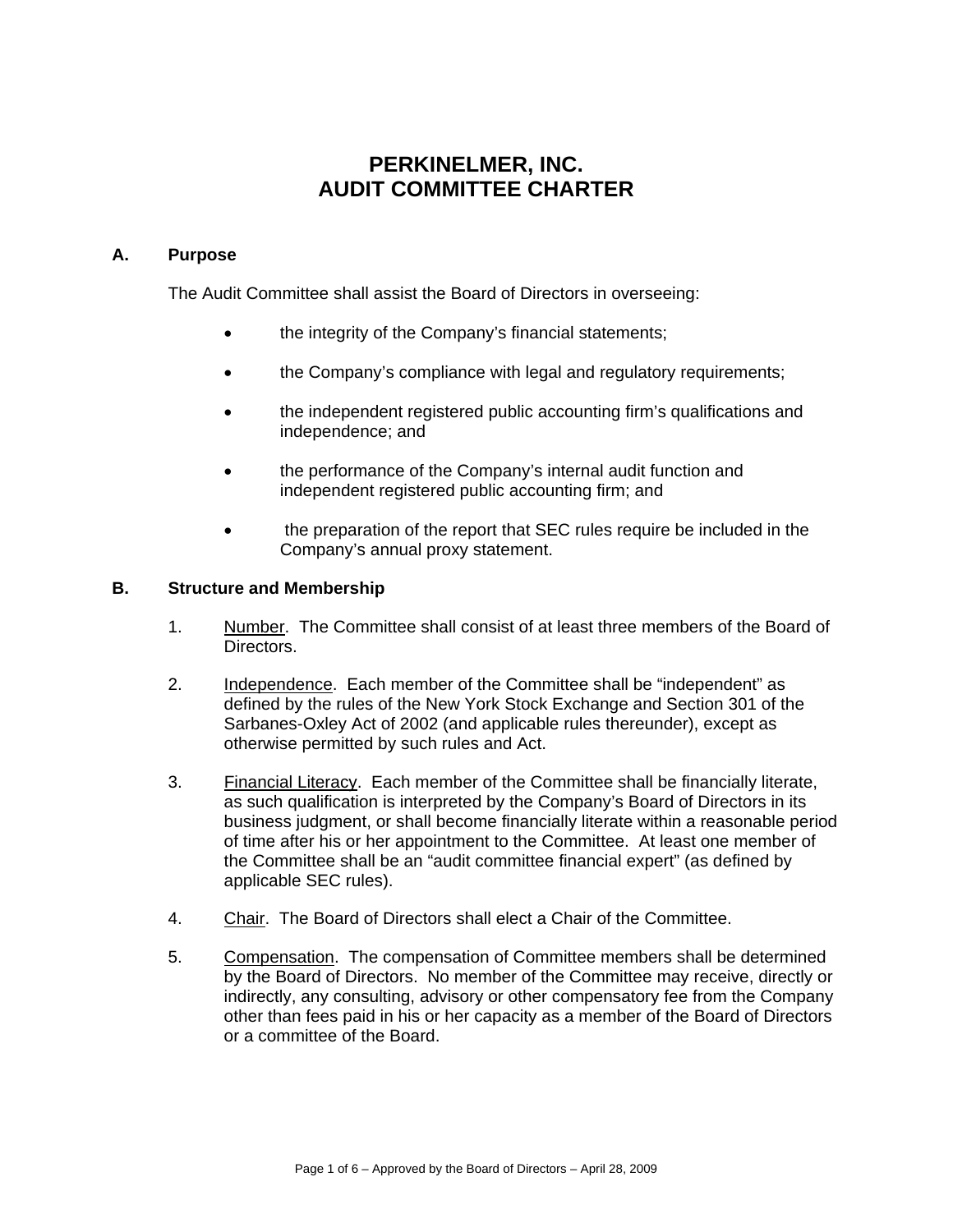6. Selection and Removal. Members of the Committee shall be appointed by the Board of Directors, upon the recommendation of the Nominating and Corporate Governance Committee. Unless otherwise determined by the Board (in which case disclosure of such determination shall be made in the Company's annual proxy statement), no member of the Committee may serve on the audit committee of more than three public companies, including the Company. The Board of Directors may remove members of the Committee from such committee, with or without cause.

### **C. Authority and Responsibilities**

## **General**

The Committee shall discharge its responsibilities, and assess information provided by the Company's management and independent registered public accounting firm in accordance with its business judgment. Management is responsible for the preparation, presentation, and integrity of the Company's financial statements, for the appropriateness of the accounting principles and reporting policies used by the Company and for establishing and maintaining adequate internal control over financial reporting. The independent registered public accounting firm is responsible for auditing the Company's financial statements and internal control over financial reporting, and for reviewing the Company's unaudited interim financial statements. The authority and responsibilities set forth in this Charter do not reflect or create any duty or obligation of the Committee to plan or conduct any audit, to determine or certify that the Company's financial statements are complete, accurate, fairly presented, or in accordance with generally accepted accounting principles or applicable law, or to guarantee the independent registered public accounting firm's report.

# **Relationship With Independent Registered Public Accounting Firm**

- 1. Selection. The Committee shall be directly responsible for appointing, evaluating, retaining and, when necessary, terminating the engagement of the independent registered public accounting firm. The Committee may, in its discretion, seek or recommend stockholder ratification of the independent registered public accounting firm it appoints.
- 2. Independence. At least annually, the Committee shall assess the independent registered public accounting firm's independence. In connection with this assessment, the Committee shall obtain and review a report by the independent registered public accounting firm describing all relationships between the independent registered public accounting firm and the Company, including the disclosures and the letter from the independent registered public accounting firm required by applicable requirements of the Public Company Accounting Oversight Board regarding the independent registered public accounting firm's communications with the Committee concerning independence. The Committee shall engage in an active dialogue with the independent registered public accounting firm concerning any disclosed relationships or services that might impact the objectivity and independence of the registered public accounting firm.
- 3. Quality Control Report. At least annually, the Committee shall obtain and review a report by the independent registered public accounting firm describing: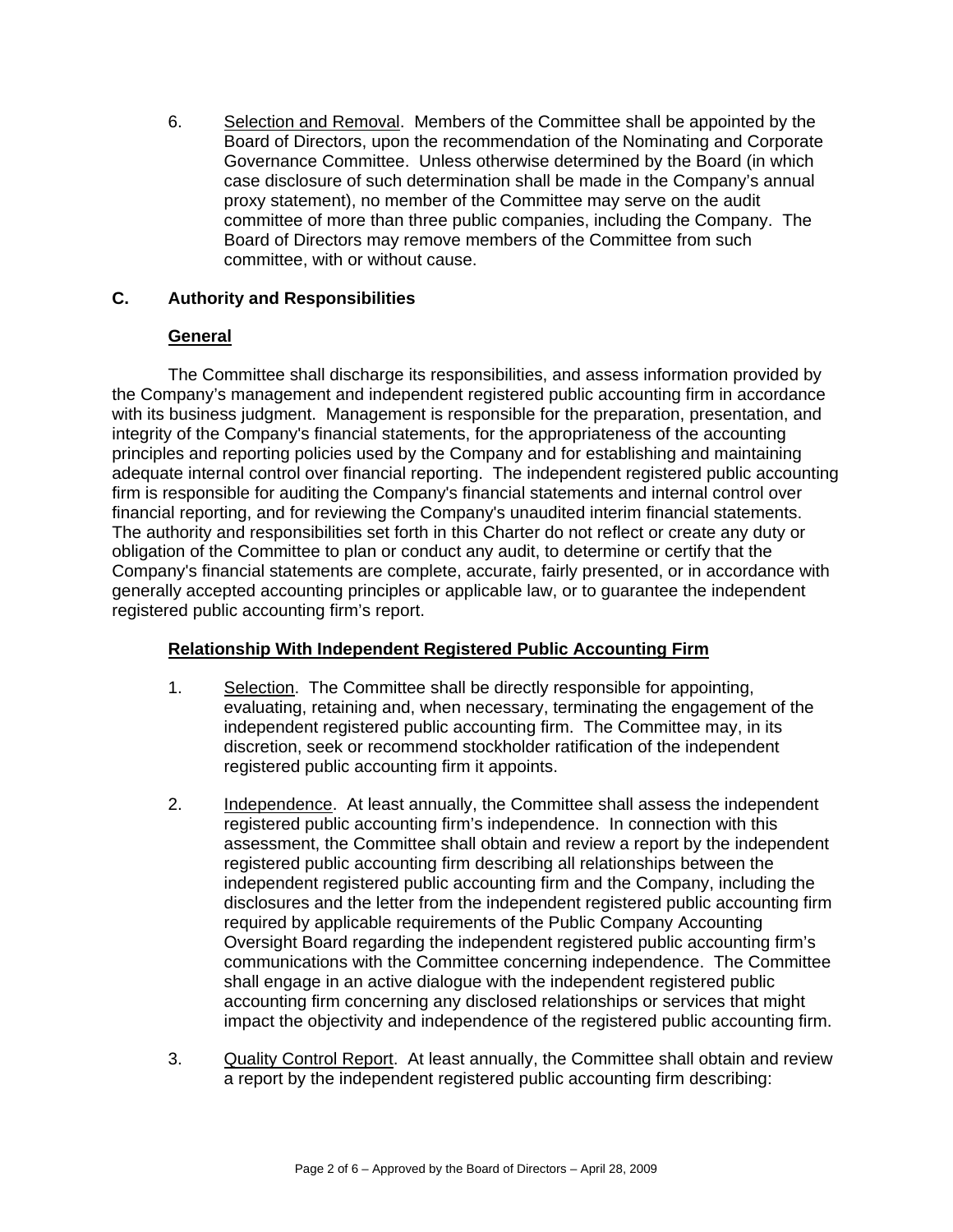- the firm's internal quality control procedures;
- any material issues raised by the most recent internal quality-control review, or peer review, of the firm, or by any inquiry or investigation by governmental or professional authorities, within the preceding five years, respecting one or more independent audits carried out by the firm, and any steps taken to deal with any such issues.
- 4. Compensation. The Committee shall be directly responsible for setting the compensation of the independent registered public accounting firm. The Committee is empowered, without further action by the Board of Directors, to cause the Company to pay the compensation of the independent registered public accounting firm established by the Committee.
- 5. Preapproval of Services. The Committee shall preapprove all audit services to be provided to the Company, whether provided by the principal independent registered public accounting firm or by other firms, and all other services (review, attest and non-audit) to be provided by the independent registered public accounting firm; provided, however, that *de minimis* non-audit services may instead be approved in accordance with applicable NYSE and SEC rules. The authority to pre-approve audit and non-audit services may be delegated by the Committee to one or more designated members of the Committee, in accordance with the Company's Pre-Approval Policy and Procedures in effect at that time. Any decision by one or more designated members of the Committee to preapprove audit or non-audit services shall be reported to the full Committee at its next regularly scheduled meeting.
- 6. Oversight. The independent registered public accounting firm shall report directly to the Committee, and the Committee shall be directly responsible for oversight of the work of the independent registered public accounting firm, including resolution of disagreements between Company management and the independent registered public accounting firm regarding financial reporting. The Committee shall, from time to time as appropriate:
	- receive and consider the reports required to be made by the independent registered public accounting firm regarding:
		- critical accounting policies and practices;
		- alternative treatments within generally accepted accounting principles for policies and practices related to material items that have been discussed with Company management, including ramifications of the use of such alternative disclosures and treatments, and the treatment preferred by the independent registered public accounting firm; and
		- other material written communications between the independent registered public accounting firm and Company management.
	- review with the independent registered public accounting firm: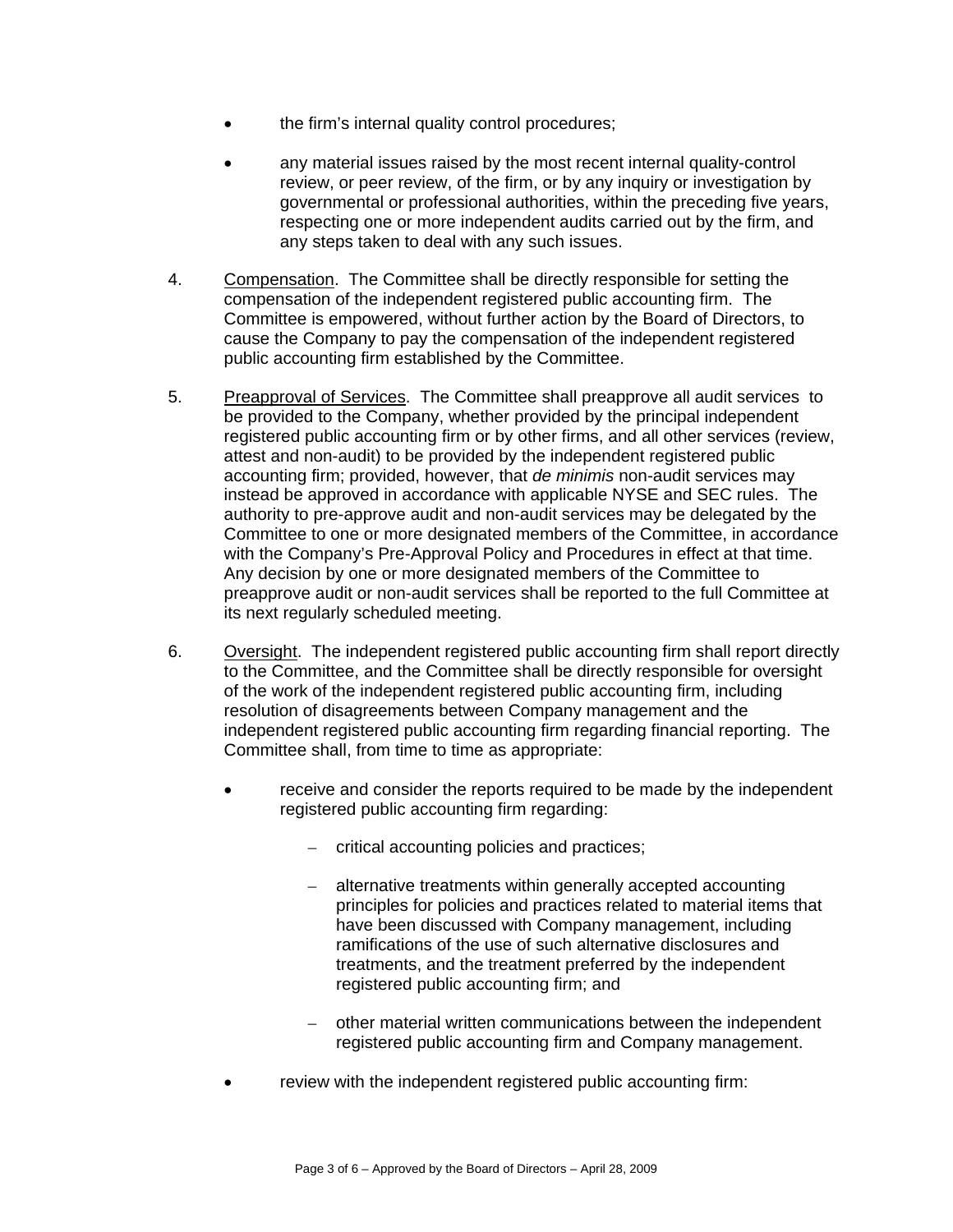- audit problems or difficulties the independent registered public accounting firm encountered in the course of the audit work and management's response, including any restrictions on the scope of the independent registered public accounting firm's activities or on access to requested information and any significant disagreements with management;
- major issues as to the adequacy of the Company's internal controls and any special audit steps adopted in light of material control deficiencies;
- analyses prepared by management and/or the independent registered public accounting firm setting forth significant financial reporting issues and judgments made in connection with the preparation of the financial statements, including analyses of the effects of alternative GAAP methods on the financial statements; and
- the effect of regulatory and accounting initiatives, as well as off balance sheet structures, on the financial statements of the Company.

## **Audited Financial Statements**

- 7. Discussion of Audited Financial Statements. The Committee shall meet to review and discuss with the Company's management and independent registered public accounting firm the Company's audited financial statements, including reviewing the Company's specific disclosures under "Management's Discussion and Analysis of Financial Condition and Results of Operations," and the matters required to be discussed by Statement on Auditing Standards No. 61 (Codification of Statements on Auditing Standards, AU §380).
- 8. Recommendation to Board Regarding Financial Statements. The Committee shall consider whether it will recommend to the Board of Directors that the Company's audited financial statements be included in the Company's Annual Report on Form 10-K; and communicate its recommendation to the Board of Directors.
- 9. Audit Committee Report. The Committee shall prepare an annual report for inclusion where necessary in the proxy statement of the Company relating to its annual meeting of security holders.

### **Review of Other Financial Disclosures and Reports**

10. Quarterly Financial Statements. The Committee shall meet to review and discuss with the Company's management and independent registered public accounting firm the Company's quarterly financial statements, including reviewing the Company's specific disclosures under "Management's Discussion and Analysis of Financial Condition and Results of Operations." The Committee shall direct management to advise the Committee in the event that the Company proposes to disclose interim financial information prior to completion of the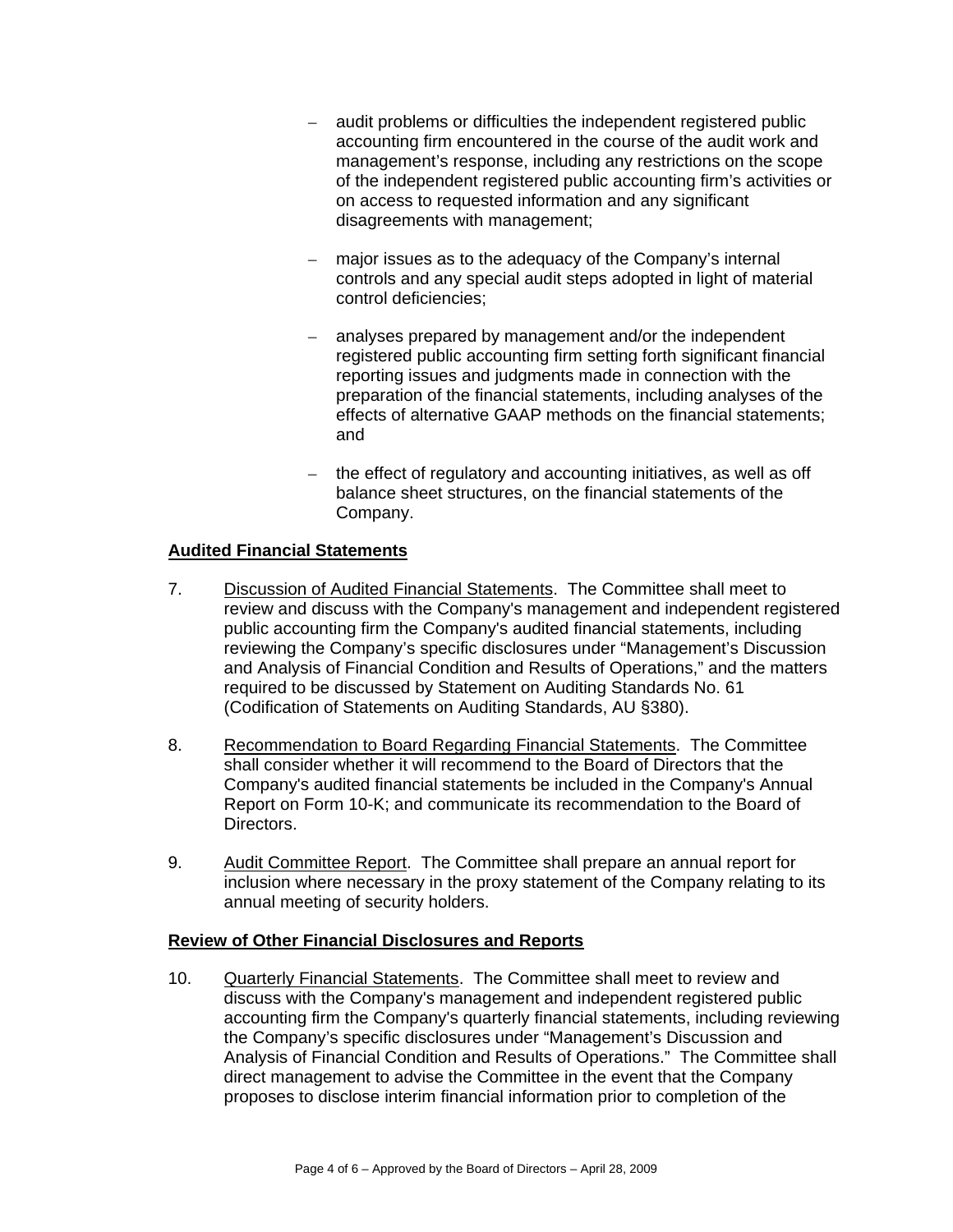independent registered public accounting firm's review of interim financial information.

- 11. Earnings Release and Other Financial Information. The Committee shall review and discuss generally the types of information to be disclosed in the Company's earnings press releases (including any use of "pro forma" or "adjusted" non-GAAP, information), as well as financial information and earnings guidance provided to analysts, rating agencies and others.
- 12. Reports on Internal Control over Financial Reporting. The Committee shall review with management and the independent registered public accounting firm management's report on internal control over financial reporting as well as the independent registered public accounting firm's attestation report on the Company's internal control over financial reporting.

#### **Controls and Procedures**

- 13. Oversight. The Committee shall coordinate the Board of Directors' oversight of the Company's internal control over financial reporting, the Company's disclosure controls and procedures and the Company's code of business conduct and ethics. The Committee shall receive and review the reports of the CEO and CFO required by Section 302 of the Sarbanes-Oxley Act and Rule 13a-14 of the Exchange Act.
- 14. Internal Audit Function. The Committee shall coordinate the Board of Directors' oversight of the performance of the Company's internal audit function.
- 15. Risk Management. The Committee shall discuss the Company's policies with respect to risk assessment and risk management, including guidelines and policies to govern the process by which the Company's exposure to risk is handled.
- 16. Hiring Policies. The Committee shall establish policies regarding the hiring of employees or former employees of the Company's independent registered public accounting firm.
- 17. Procedures for Complaints. The Committee shall establish procedures for (i) the receipt, retention and treatment of complaints received by the Company regarding accounting, internal accounting controls or auditing matters; and (ii) the confidential, anonymous submission by employees of the Company of concerns regarding questionable accounting or auditing matters.

#### **D. Procedures and Administration**

1. Meetings. The Committee shall meet in person or telephonically at least four times each year, and as often as it deems necessary in order to perform its responsibilities. The Committee may also act by unanimous written consent of its members. The Committee shall periodically meet separately with: (i) the independent registered public accounting firm; (ii) Company management and (iii) the Company's internal auditors. Meetings of the Committee may be called by the Chief Executive Officer, the Chairman of the Board, or the Chair of the